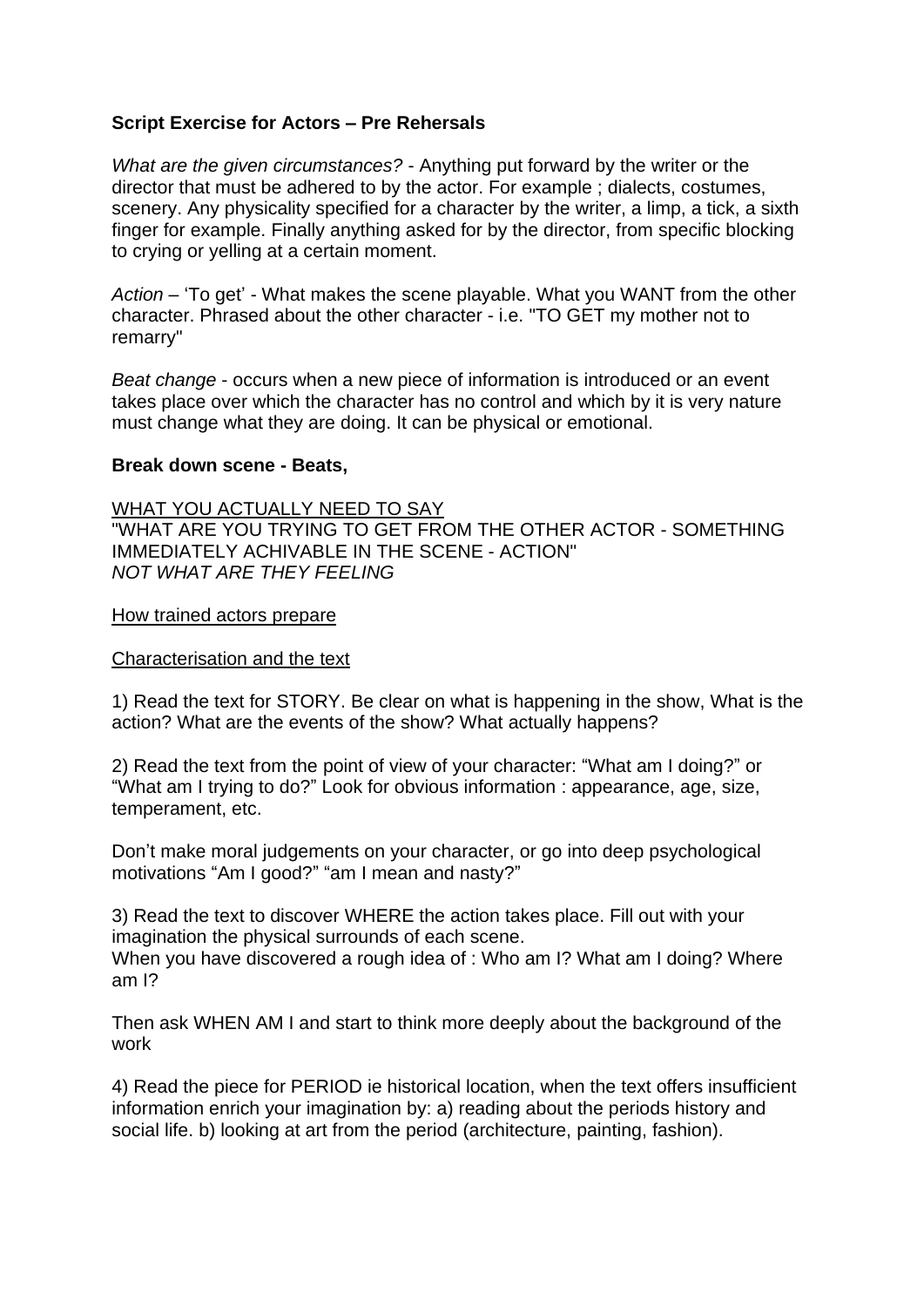c) listening to music. d) reading biographies of men and women who lived in that time.

5) read the work for GEOGRAPHICAL BACKGROUND ( the country, urban or rural, physical surroundings, season, climate, weather).

6) read the text for POLITICAL BACKGROUND ( does the show suggest a strong political background: if so, how does it effect the character in relation to eg. Authority, power, security, influence).

7) Read the text for SOCIAL BACKGROUND (class, social standing; what of society or social group does your character represent and what are the values and life style of that group).

Stanislavski summarised THE GIVEN CIRCUMSTANCES as : The story of the play: It's facts, wants, epoch, time and place, conditions of life, the actors and producers interpretations, the production, the sets, costumes, props, lights, effects, and all circumstances that are given to the actor to take into account as he creates the role. NB make sure your interpretation of the work does not clash with the directors view.

Reading the text for character

Read the text with great care to make certain your idea of the character is in fact what the author has written.

Collect all the facts in the following order...

a) everything that is said ABOUT the character when he/she IS present (note to whom it is said and in what circumstances).

b) everything that is said ABOUT the character when he/she IS NOT present (note to whom it is said and in what circumstances).

c) Everything the character says ABOUT HIM/HERSELF (note to whom it is said and in what circumstances).

d) Everything the character says ABOUT OTHER CHARACTERS when they ARE present.

Physical characterization. Ask yourself, "what do I look like?" and "What does it feel like to be me?" find in the text and your imagination the following...

a) Appearance - Height, width, weight, posture, physique Quality of voice Quality of movement Clothes and accessories

b) Senses - What does you character like to see. Feel. Hear, etc Which sense predominates? Which are under developed?

c) Temperament - Are you a person of "Thought" or "feeling" Have you any weaknesses, disabilities,